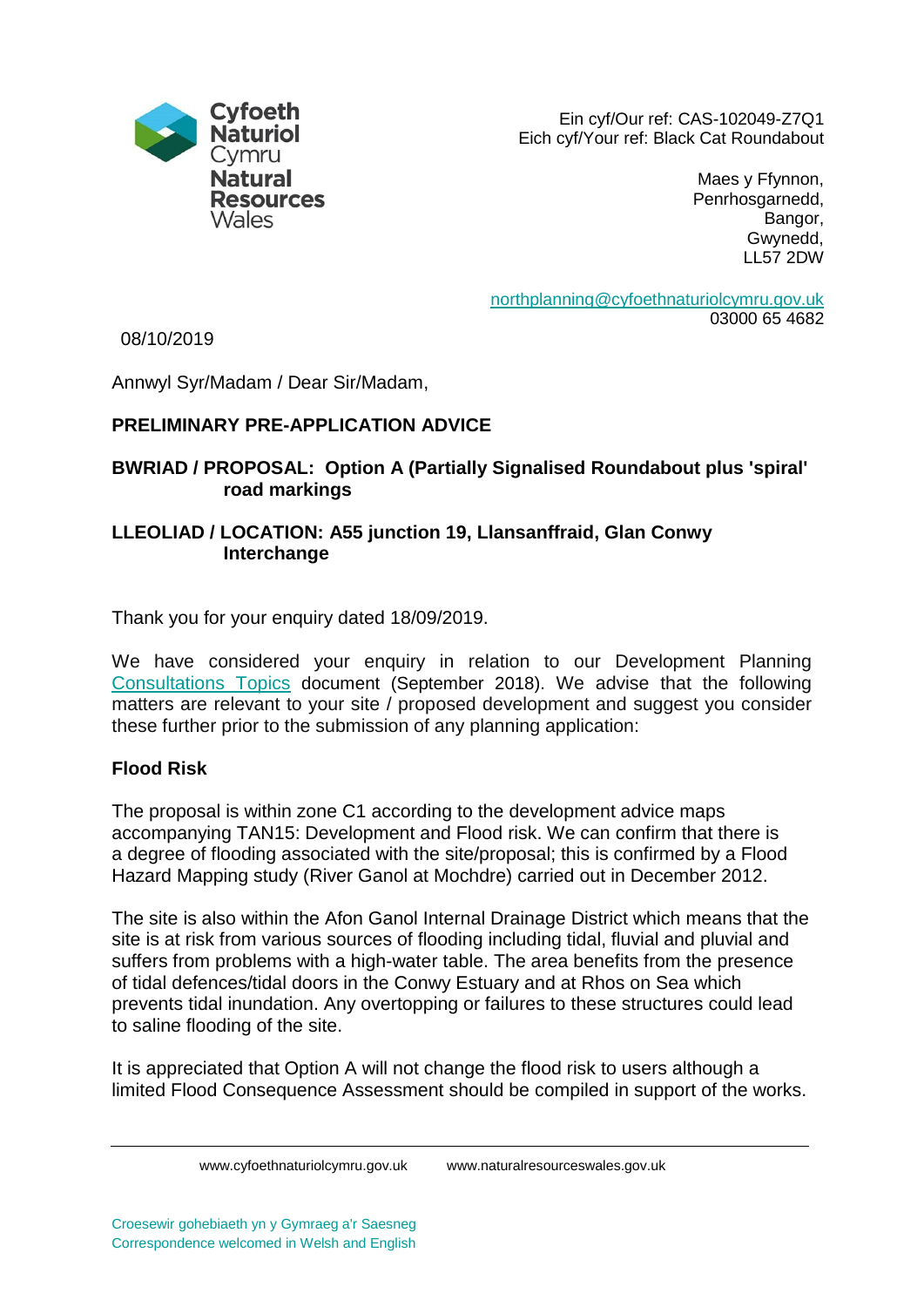It may also be useful for NMWTRA to understand the possible risks and for emergency planning purposes.

The works is directly adjacent to a designated main river (Afon Ganol). NRW use our permissive powers to maintain this watercourse for flood risk purposes. The works should not comprise the watercourse nor our access to maintain with heavy plant. Certain activities in, over, under or within 8m of the main river may be subject to a [Flood risk Activity Permit](https://naturalresources.wales/permits-and-permissions/flood-risk-activities/?lang=en) under the Environmental Permitting Regulations (2016).

Should you require a copy of the modelling report and associated appendices [please contact our [datadistribution@cyfoethnaturiolcymru.gov.uk\]](mailto:datadistribution@cyfoethnaturiolcymru.gov.uk)

### **European Protected Species (EPS)**

Our records show there may be protected species in the vicinity of the site. We advise liaison with the LPA ecologist to discuss and agree the scope of any surveys required.

We refer you to our [website](https://naturalresources.wales/guidance-and-advice/business-sectors/planning-and-development/advice-for-developers/protected-species/?lang=en) for further advice

#### **Groundwater protection and land contamination**

Advice on environmental considerations and the assessments needed to support your planning application can be found on our external website.

For advice on how to deal with possible land contamination on your development visit: [http://naturalresources.wales/guidance-and-advice/business-sectors/planning-and](http://naturalresources.wales/guidance-and-advice/business-sectors/planning-and-development/advice-for-developers/land-contamination/?lang=en)[development/advice-for-developers/land-contamination/?lang=en](http://naturalresources.wales/guidance-and-advice/business-sectors/planning-and-development/advice-for-developers/land-contamination/?lang=en)

For advice on how to protect groundwater at your development visit: [http://naturalresources.wales/guidance-and-advice/business-sectors/planning-and](http://naturalresources.wales/guidance-and-advice/business-sectors/planning-and-development/advice-for-developers/protecting-groundwater/?lang=en)[development/advice-for-developers/protecting-groundwater/?lang=en](http://naturalresources.wales/guidance-and-advice/business-sectors/planning-and-development/advice-for-developers/protecting-groundwater/?lang=en)

#### **Provision of Data**

In addition to the above, please note, we can also provide certain data free of charge, as set out in our [Open Data Policy.](https://cyfoethnaturiolcymru.sharepoint.com/en-gb/open-data) Customers can [access our data via our](https://naturalresources.wales/evidence-and-data/access-our-data/?lang=en) website.

Please note the view expressed in this letter is a response to a pre-planning enquiry only. We trust these comments will prove helpful, but they should not set a precedent for any future Natural Resources Wales' response to any formal application for planning permission or other legal consent. Such applications shall be assessed on the information submitted and regulations of relevance at that time. The details contained in this letter are based on the information available to date.

As part of our discretionary advice service we can provide further advice relating to land contamination, groundwater and flood risk prior to your planning application being submitted. There is a charge for this service. Further details are available on our website.